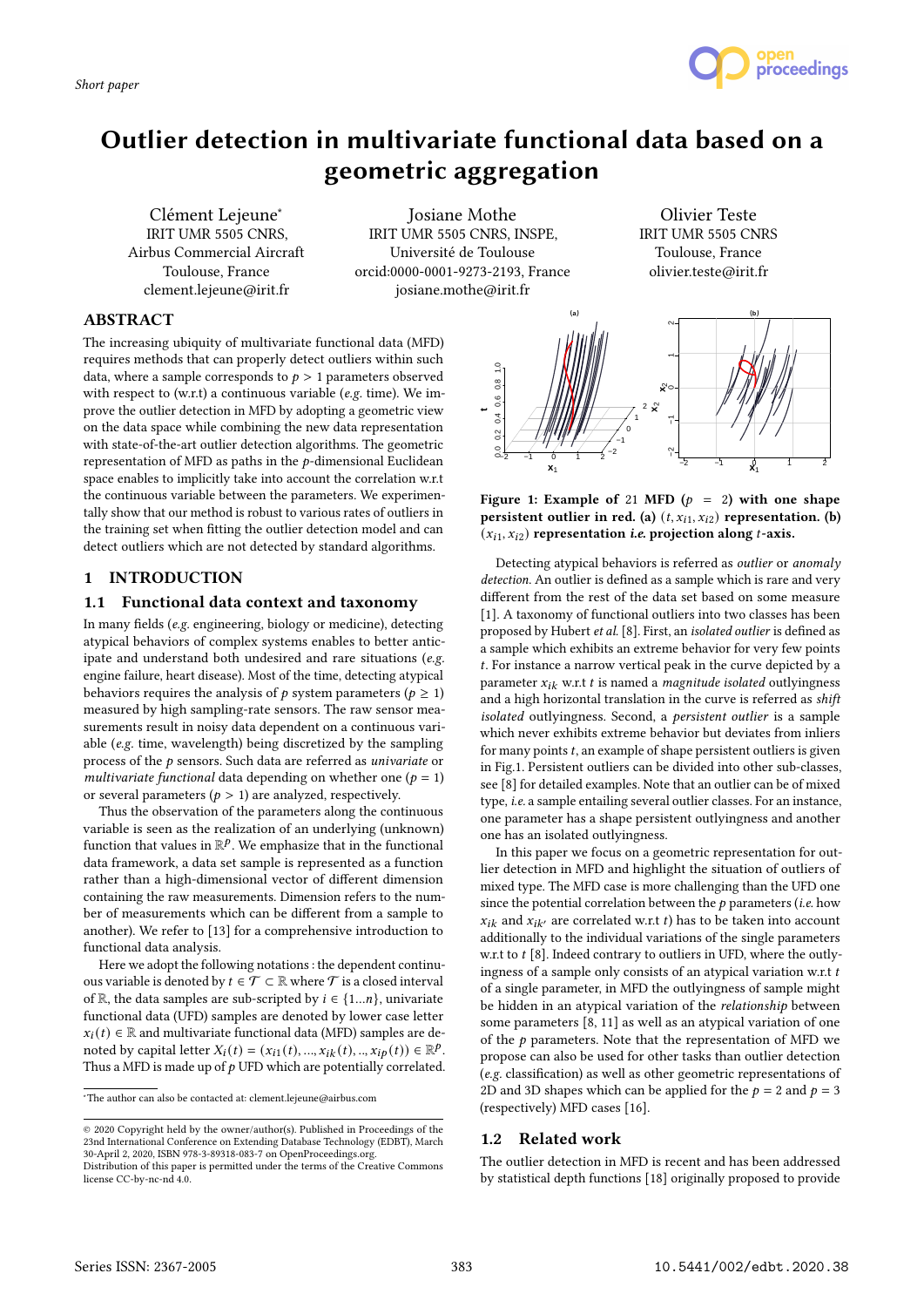an outward-center ranking score, also named a depth score (e.g. in the interval [0, 1]), of multivariate data which are basically sample points in  $\mathbb{R}^d$ . In this general multivariate data context, where each sample is regarded as a point in a  $d$ -dimensional point cloud, the first ranked samples are the most central ones within such point cloud and are seen as most representative, whereas the last ranked samples are the least central ones and thus they are likely to be outliers. Such ranking is ensured through the monotonicity property of the depth function (see [18] for theoretical understanding of a depth function). Hence, the depth score can be viewed as an outlyingness score which reflects the degree of outlyingness at the sample level.

Some statistical depth functions have been extended first to handle UFD [3] and then MFD [2, 8]. The UFD extension consists in computing a depth function on  $x_i(t)$ ,  $\forall i$  at each  $t$  and then to compute the integral over  $t \in \mathcal{T}$  of the resulting depth scores [3, 6] which in turn provides an average sample depth score for all . Note that this extension is an aggregation of the depth function applied in a univariate manner since, for a given t,  $\{x_i(t)\}_{i \le n}$  is a point cloud in  $\mathbb{R}$ . Since  $\{X_i(t)\}_{i \leq n}$  forms a point cloud in  $\mathbb{R}^p$ , the MFD extension relies on the application of a depth function in a multivariate manner and integrates the depth scores as in the UFD case [2]. Such an extension suffers from important issues :

- (1) First, it is not sensitive enough to persistent outliers because their point-wise depth scores (*i.e.* for each  $t$ ) do not differ from those of inliers. One can augment the MFD samples by adding some derivatives functions of the parameters as supplementary (unobserved) parameters but it increases both computations and the complexity of the data analysis.
- (2) Second, even if the point-wise depth scores of an isolated outlier are different from those of an inlier, its sample depth score will be mixed with inliers because the integration of the point-wise depth scores acts as an average.
- (3) Furthermore, since the capacity of the depth function to capture different types of outlier is fundamental, outliers caused by abnormal correlation between the parameters (i.e. outliers of mixed type) are hard to detect. Such an abnormal correlation can result in outliers of mixed type.

To address the first issue (1), and especially to detect shape persistent outliers, several depth functions have been proposed. Khunt and Rehage ( $FUNTA$ ) [9] proposed a depth function based on the intersection angles between a curve sample depicted by  $x_{ik}$  and  $\{x_{ik}\}_{i \leq n, j \neq i}$  and then average these angles over both their number and the parameters. Such method is not able to detect outliers caused by an abnormal correlation between the parameters and also isolated outliers because their depth function is only focused on shape persistent outliers.

To address the second issue (2) the integral can be replaced by the infimum as the aggregation of the point-wise depth scores, which avoids the masking of outliers having few different pointwise depth scores.

To address the third issue (3), Dai and Genton [4] proposed the  $directional$   $outlyingness$  ( $Dir.out$ ), a point-wise depth function based on the direction of  $X_i(t)$  in  $\mathbb{R}^p$  toward the projection-depth [17] of  $\{X_i(t)\}_{i \leq n}$ . To compute the sample depth score, the pointwise depth scores are aggregated through an integral over  $\mathcal T$ which is further decomposed into an average component and a variance-like component. Such sample depth score decomposition enables to detect multiple outliers and also to identify their class by analyzing how the two depth components are distributed

according the other sample depth scores (e.g. samples with high variance-like component value are likely persistent shape outliers and samples with high average component value are likely isolated outliers). However, to detect persistent shape outliers, the direction of  $X_i(t)$  is not a sufficient feature and further geometrical representation has to be considered.

## 1.3 Contribution

In this paper, we propose a different framework than the statistical depth to remedy these issues by treating MFD as trajectories in  $\mathbb{R}^p$  from which we extract geometrical features such as the curvature. Such geometrical features are computed by interpretable (from a geometric standpoint) aggregation functions, named mapping functions in the sequel, which combine some derived functions (e.g. derivatives, integral) from the MFD. We then apply a state-of-the-art algorithm on the geometrical MFD representation to achieve the outlier detection. Considering MFD in a geometric manner enables to implicitly capture the correlation between the  $p$  parameters w.r.t  $t$  and thus to detect different classes of outliers as well as mixed types. Moreover, such combination results in a more robust outlier detection method e.g. when there are more than 5% of outliers in the training set. Thus, we both take benefit from outlier detection algorithm for multivariate data as well as the geometry of the curve (i.e. the geometry of  $X_i$  in  $\mathbb{R}^p$  and the geometry of each parameter  $x_{ik}$  $wr + t$ 

#### 2 FUNCTIONAL DATA REPRESENTATION

The first step in functional data analysis is to approximate the unknown function,  $X_i : \mathcal{T} \to \mathbb{R}^p$ , underlying the noisy measurement samples  $X_i(t_1), ..., X_i(t_{m_i})$  where  $m_i$  is the number of measurements for each parameter of the sample  $i$ , by an approximation function  $\tilde{X}_i$  defined as  $X_i$ . Note that no assumption is made on the distribution of the measurement points  $\{t_1...t_{m_i}\} = t_{i_{\bullet}}$ , thus the functional data representation can deal with sparse measurements as well as uniform ones.

The functional approximation step aims at removing the noise and thus enables to achieve accurate evaluations of some derived functions that we need for the mapping function computation. This section introduces how  $\tilde{X}_i = (\tilde{x}_{i1},...,\tilde{x}_{ik},...,\tilde{x}_{ip})$  is specified as well as it is inferred from the data.

#### 2.1 Functions as a basis expansion

First, we specify the functional form of the approximation function as a finite linear combination of basis functions, where each basis function depends on  $t \in \mathcal{T}$ . Suppose we want to approximate  $x_{ik}$ . Intuitively, it aims to represent  $\tilde{x}_{ik}$  with a small number of "specific functions", each one being able to capture some local features of  $X_i$  in hopes to recover it with a small approximation error. Hence, the following form is given for  $\tilde{x}_{ik}$  [13],

$$
\forall t \in \mathcal{T}, \tilde{x}_{ik}(t) = \sum_{l=1}^{L_{ik}} \alpha_{ikl} \phi_l(t) = \boldsymbol{\alpha}_{ik}^{\top} \boldsymbol{\phi}(t)
$$
 (1)

where  $\phi(t) = {\phi_l(t)}_{1 \le l \le L_{ik}}$  is a vector of orthonormal basis functions at *t* for some  $L_{ik} \in \mathbb{N}^*$  (referred as the basis size) with fewer basis functions than sampled observation points ( $L_{ik} \ll$  $m_i$ ), and  $\alpha_{ik}^{\top} = {\alpha_{ikl}}_{1 \leq l \leq L_{ik}}$  is the coefficient vector which element  $\alpha_{ikl}$  is the importance of the *l*-th basis function. The choice of the basis of functions is data dependent.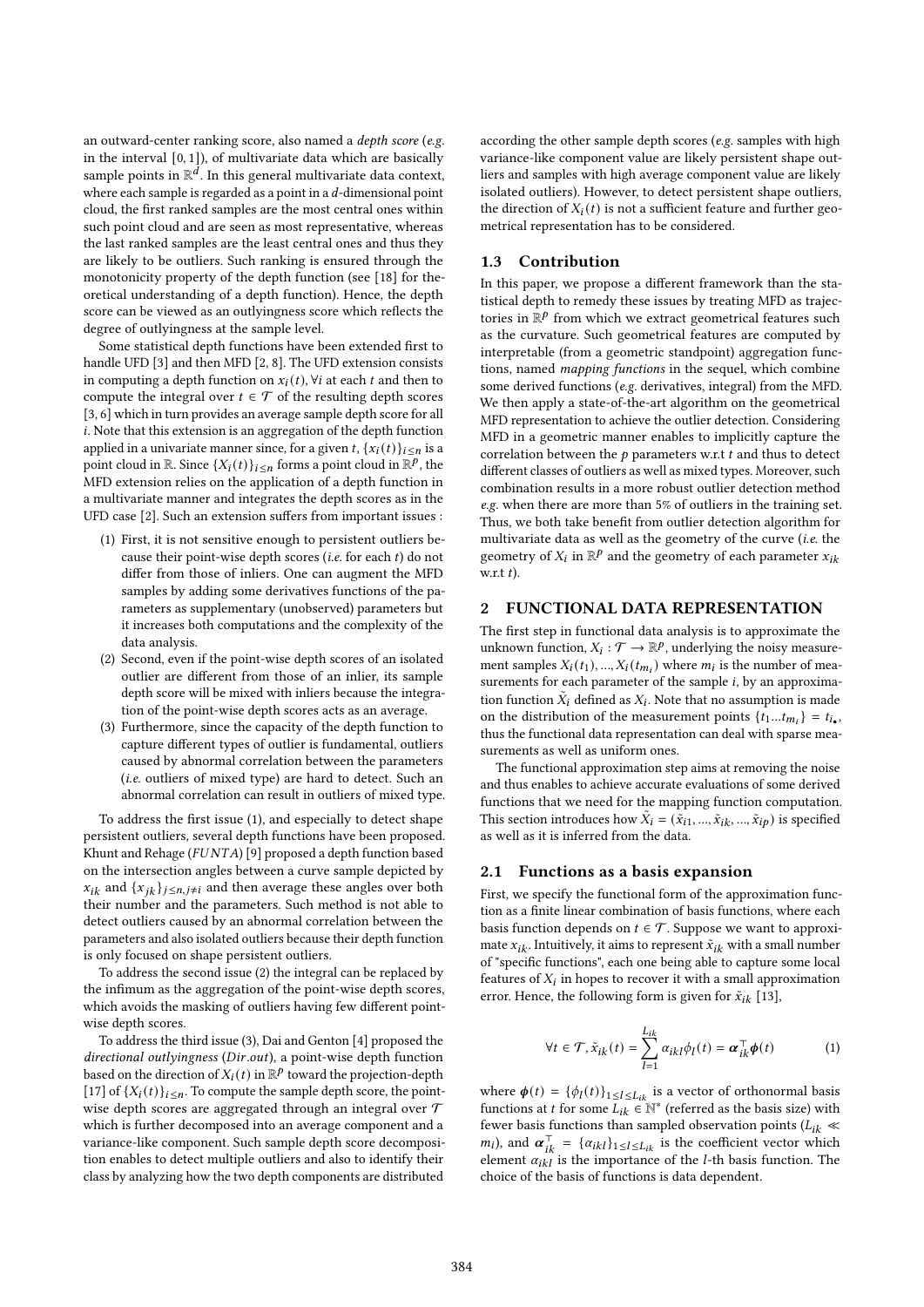Here we consider that  $x_{ik}$  are smooth and so we choose the B-spline basis of functions which are basically piece-wise polynomial functions. If the data were periodic data, one could choose the Fourier basis. We refer to [13] for a discussion on the choice of basis functions. Note that from the functional approximation Eq.1, one can easily compute some derivatives or integral based functional data since by linearity,

$$
D^q \tilde{x}_{ik} = \sum_{l=1}^{L_{ik}} \alpha_{ikl} D^q \phi_l(t) \tag{2}
$$

where  $D<sup>q</sup> = \frac{d<sup>q</sup>}{dt<sup>q</sup>}$  is the *q*-th derivative operator, provided that the basis functions  $\phi_l$  are differentiable at the q-th order.

#### 2.2 Inference

Assuming the data were sampled with a white noise  $\epsilon_{ij}$ , i.e.  $x_{ik}(t_{ij}) = \tilde{x}_{ik}(t_{ij}) + \epsilon_{ij}$  where  $\epsilon_{ij}$  is independent from  $\tilde{x}_{ik}(t_{ij})$ , we can compute the coefficient vector  $\alpha_{ik}$  by minimizing the following penalized least-squares criteria:

$$
\boldsymbol{J}_{\lambda_k}(\boldsymbol{\alpha}_{ik}) = ||\boldsymbol{x}_{ik}(t_{i_\bullet}) - \boldsymbol{\Phi}_{ik}\boldsymbol{\alpha}_{ik}||^2 + \lambda_k \boldsymbol{\alpha}_{ik}^\top \boldsymbol{R}_{ik}\boldsymbol{\alpha}_{ik} \qquad (3)
$$

where  $\|\cdot\|$  stands for the  $l_2$ -norm,  $\Phi_{ik} = {\phi_l(t_{ij})}_{1 \leq j \leq m_i, 1 \leq l \leq L_{ik}}$ is the  $m_i \times L_{ik}$  matrix containing all the  $L_{ik}$  basis functions evaluated at the measurement points  $t_{i_{\bullet}}$ and  $\mathbf{R}_{ik} = \{ \int_{\mathcal{T}} D^q \phi_j(t) D^q \phi_m(t) dt \} \}_{1 \leq j,m \leq L_{ik}}$  is a  $L_{ik} \times L_{ik}$  positive semi-definite matrix containing the inner products of the  $q$ -th derivative of the basis functions which enforces the approximation function to have a small  $q$ -th derivative *i.e.* to vary smoothly;  $\lambda_k > 0$  is a hyper-parameter controlling the weight of the penalty and can be set to 0 for no penalization. In practice it is common to choose  $q = 1$  or  $q = 2$  (i.e to penalize the velocity or the acceleration) and to compute  $\lambda_k$  by cross-validation.  $M^2\epsilon_4 = \sum_{i=1}^n a_{i0}N^2\epsilon_6 + \sum_{i=1}^n a_{i0}N^2\epsilon_7$ <br>
Where  $M^2 = \sum_{i=1}^n a_{i0}N^2\epsilon_7$  is the entropy are differentially equilible at the quilible at the quilible at the stating the stating the particular interpretent i

Equaling the gradient of  $J_{\lambda_k}$  to **0** w.r.t  $\pmb{\alpha}_{ik}$  leads to the minimizer in Eq.4 [13] which is a special case of the ridge regression solution:

$$
\boldsymbol{\alpha}_{ik,\lambda}^* = (\boldsymbol{\Phi}_{ik}^\top \boldsymbol{\Phi}_{ik} + \lambda_k \mathbf{R}_{ik})^{-1} \boldsymbol{\Phi}_{ik}^\top \boldsymbol{x}_{ik} (t_{i_\bullet})
$$
(4)

The estimated coefficient vector  $\boldsymbol{\alpha}_{ik,\lambda}^*$  can then be plugged in Eq.1 to evaluate  $\tilde{x}_{ik}$  over an arbitrary discretization of  $\mathcal{T}.$ 

## 3 MAPPING FUNCTION

We propose to regard MFD as paths in  $\mathbb{R}^p$  to highlight some underlying shape outlyingness features corresponding to a change in the relationship between the parameters. We feature this change with a mapping function that we define as a geometric aggregation of the  $p$  parameters. We refer to [15] for an introduction to shape analysis from functional data.

In this section, we present the curvature as an example of mapping function. The curvature is a measure of how much bended a curve is, more formally how the curve locally deviates from the tangent line, see Fig.2. It is defined as:

$$
\kappa(t) = \frac{\|D^1(\frac{D^1 X(t)}{\|D^1 X(t)\|})\|}{\|D^1 X(t)\|} \tag{5}
$$

where  $\lVert \cdot \rVert$  denotes the Euclidean norm in  $\mathbb{R}^p$ . One can interpret *κ* in Eq.(5) as follows:  $\frac{D^1 X(t)}{\|D^1 X(t)\|}$  gives the direction vector (i.e. the normalized tangent vector), therefore  $D^1 \frac{D^1 X(t)}{\|D^1 X(t)\|}$  gives the change direction vector and the denominator  $\|D^1X(t)\|$  aims to relate the change of direction w.r.t the tangent vector, i.e. how



Figure 2: Curvature mapping  $\kappa$ . The curvature measures how large the radius of the tangent circle is. Here, in the neighbourhood of the curve at  $t_1$  (dark-grey dot), the tangent vector  $D^1X(t_1)$  keeps the same direction, hence the tangent circle has a large radius ( $r(t_1) = \frac{1}{\kappa(t_1)}$ ) resulting in a small curvature. In the neighbourhood of the curve at  $t$ (white dot), the tangent vector  $D^1X(t)$  quickly changes direction, hence the tangent circle has a lower radius i.e. a higher curvature than at  $t_1$ .

curvature mapping can highlight functional outliers which curve exhibits a different bended shape than the other samples.

Thus if a curve abnormally changes direction (*i.e.* it deviates from a tangent line) w.r.t most of the data set, then the curvature mapping can highlight outliers. As a result, if the curve  $X_i$  depicts a line (*i.e.* the parameters are linearly correlated w.r.t  $t$ ), then the curvature is constant w.r.t  $t$  since the directions do not vary in  $\mathbb{R}^p$ . Clearly, this is a geometric characterization of MFD.

From the reconstructed samples  $\{\tilde{X}_i\}_{i \leq n}$ , transformed to UFD by the mapping function, we detect the outliers with state-ofthe-art algorithms initially proposed to deal with multivariate data (not functional). Here we use Isolation-Forest  $(iFor)$  [10] and One-class SVM ( $OCSVM$ ) [14] which are both unsupervised.

#### 4 NUMERICAL EXPERIMENTS

We conducted an experimental study on real data. We compare our approach with state-of-the-art depth-based methods,  $FUNTA$  and  $Dir.out [4, 9]$  (Sec.1.2) which take the MFD as input.

#### 4.1 Experimental procedure

We experiment our method on a well-known real data set of electrocardiogram (ECG) time series [7] also used in outlier detection in [4]. Such data set correspond to time series of electrical activity and can reveal abnormal heartbeat. The time series are UFD (with number of measurements  $m_i = 85$ ,  $\forall i$ ) and in order to show the applicability of our approach in the MFD case, we augment the original UFD data to MFD ( $p = 2$ , bivariate) by adding the square of the initial time series. We did not add some derivatives-based functions as supplementary parameters since it is already considered by our mapping function (see Eq.5).

We evaluate our approach through multiple random splittings. We randomly split the data into a training and a test set. We generate the training set by setting the ratio of outliers (referred as the contamination level  $c$ ) to 5, 10, 15, 20 and 25%. For each value of  $c$ , we repeat the random splitting 50 times, we fit *iFor* and OCSVM on the training set and compute the average and standard deviation Area Under (AUC) the Receive Operating Curve (ROC) on the corresponding test set. We present the results in Fig.3 and discuss them in Sec.4.3.

For each sample and each variable  $x_{ik} \forall i, k$  we use a B-spline basis of functions (piece-wise polynomial functions, [13]) to achieve the functional approximations and we select the basis sizes  $L_{ik}$